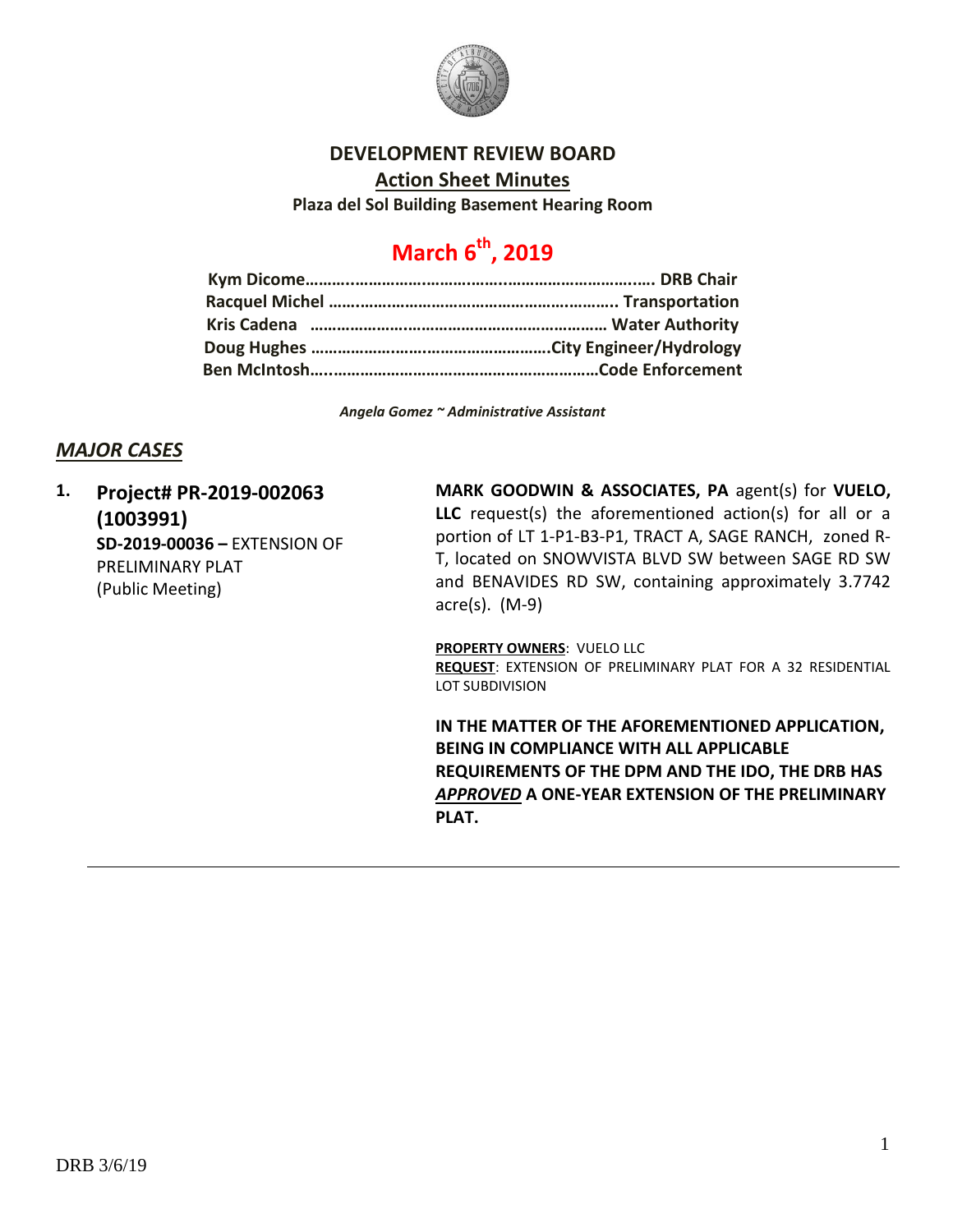**2**. **Project# PR-2019-002079 SD-2019-00037** - VACATION OF RIGHT-OF-WAY (Public Hearing)

**MRWM LANDSCAPE ARCHITECTS** agent(s) for **BEVERLY DONNELLAN** request(s) the aforementioned action(s) for all or a portion of LOT 10 and PORTIONS OF LOTS 9 & 11 BLOCK 18, PARKLAND HILLS ADDITION, zoned R-1D, located at 629 SIERRA DR. SE, containing approximately 0.354 acre(s). (L-17)

**PROPERTY OWNERS**: DONNELLAN MICHAEL J & BEVERLY L **REQUEST**: VACATE A PORTION OF LOMA LINDA PLACE SE

**IN THE MATTER OF THE AFOREMENTIONED APPLICATION, BEING IN COMPLIANCE WITH ALL APPLICABLE REQUIREMENTS OF THE DPM AND THE IDO, THE DRB HAS**  *APPROVED* **THE VACATION AS SHOWN ON EXHIBIT B IN THE PLANNING FILE PER SECTION 14-16-6(K) OF THE IDO.**

# **3. Project# PR-2019-002080 (1011527) SD-2019-00038** - FINAL PLAT

(Public Meeting)

**BOHANNAN HUSTON INC.** agent(s) for **PULTE DEVELOPMENT OF NEW MEXICO** request(s) the aforementioned action(s) for all or a portion of LOTS 7-10 and 23-26, BLOCK 29, NORTH ALBUQUERQUE ACRES, TRACT A, UNIT B**,** zoned NR-BP, located on ALAMEDA BLVD between SAN PEDRO DR. and LOUISIANA BLVD., containing approximately 8.0088 acre(s). (C-18)

#### **PROPERTY OWNERS**: PULTE HOMES

**REQUEST**: FINAL PLAT APPROVAL FOR A 34 LOT RESIDENTIAL DEVELOPMENT

**IN THE MATTER OF THE AFOREMENTIONED APPLICATION, BEING IN COMPLIANCE WITH ALL APPLICABLE REQUIREMENTS OF THE DPM AND THE IDO, THE DRB HAS** *APPROVED* **THE FINAL PLAT. FINAL SIGN-OFF IS DELEGATED TO: PLANNING FOR UTILITY COMPANIES SIGNATURES AND AGIS DXF AND TO THE WATER AUTHORITY FOR EASEMENT CLARIFICATION.**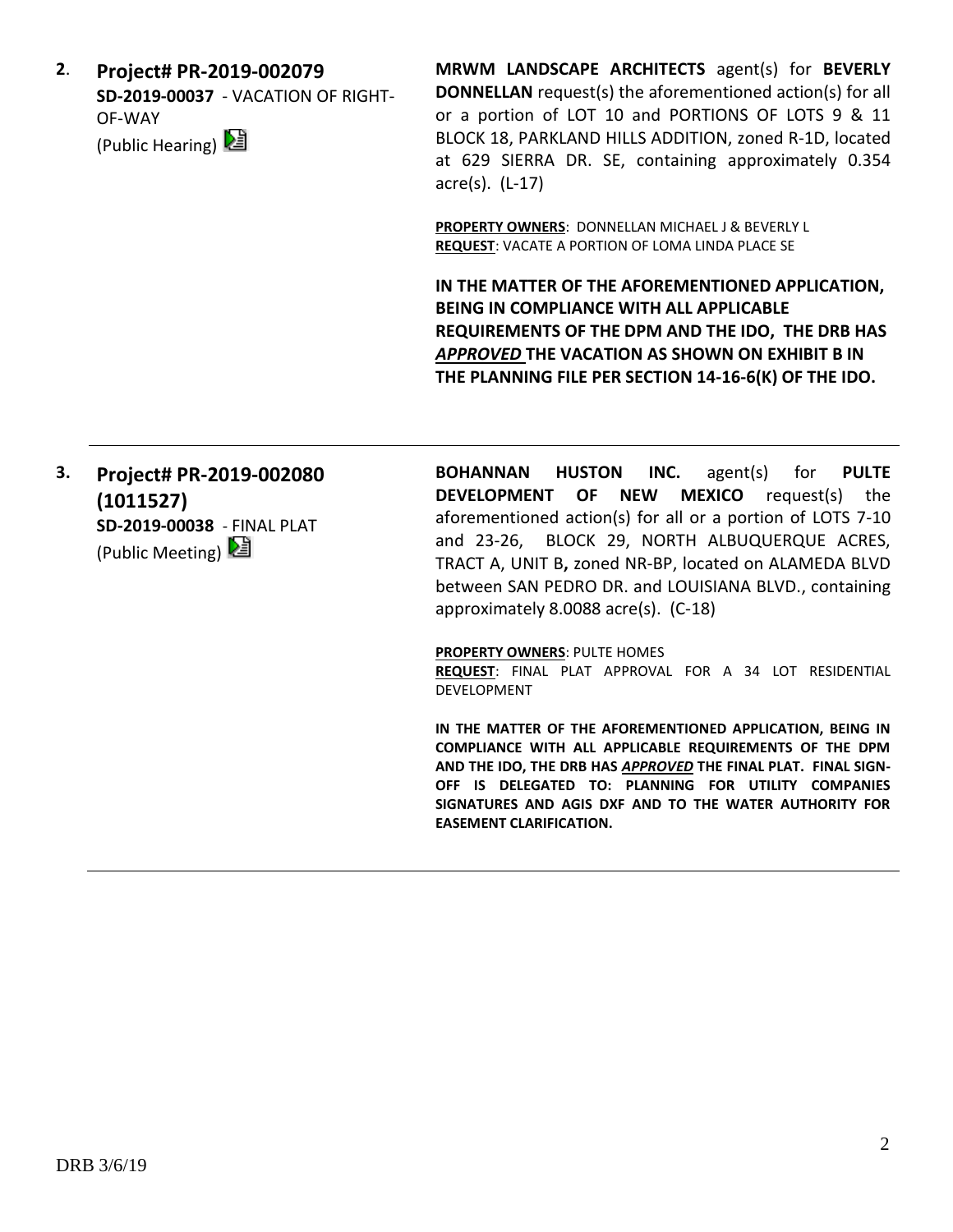**4. Project# PR-2018-001914 (1009674, 1006801) SI-2019-00040** - SITE PLAN (Public Meeting)

**TIERRA WEST, LLC** agent(s) for **GALLATIN DEVELOPMENT LLC & CLIFFORD ABQ C/O BURKE & ASSOCIATES LLC** request(s) the aforementioned action(s) for all or a portion of TRACT C BULK LAND PLAT of TRACTS A THRU D MERIDIAN BUSINESS PARK II (A REPLAT OF LOT 3 & TRACTS S-1A, S-2A-2 ATRISCO BUSINESS PARK UNIT 2)**,** zoned NR-BP, located on GALLATIN PLACE NW between LOS VOLCANES RD NW and FORTUNA RD NW, containing approximately 22.4273 acre(s). (J-10)

**PROPERTY OWNERS**: GALLATIN DEVELOPMENT LLC & CLIFFORD ABQ C/O BURKE & ASSOCIATES LLC **REQUEST**: DRB SITE PLAN FOR A MAJOR EXPANSION

**DEFERRD TO MARCH 20TH, 2019.**

**5. Project# PR-2019-002118 (1004073) VA-2019-00057** – EXTENSION OF INFRASTRUCTURE LIST (Public Meeting)  $\boxed{\mathbf{E}}$ **MARK GOODWIN & ASSOCIATES, PA** agent(s) for **JTH, LLC** request(s) the aforementioned action(s) for all or a portion of all TRACTS and LOTS, CORRECTION PLAT for VOLTERRA VILLAGE**,** zoned MX-M, located at JUAN TABO HILLS BLVD SE between MANACHOS RD SE and SILVER CHARM RD SE, containing approximately 25.84 acre(s). (M-21) **PROPERTY OWNERS**: JTH LLC, LGI HOMES and VARIOUS PROPERTY OWNERS **REQUEST**: EXTENSION OF SIDEWALK DEFFERAL **IN THE MATTER OF THE AFOREMENTIONED APPLICATION, BEING IN COMPLIANCE WITH ALL APPLICABLE REQUIREMENTS OF THE DPM AND THE IDO, THE DRB HAS** *APPROVED* **A 2 YEAR EXTENSION TO THE INFRASTRUCTURE LIST, 6. Project# PR-2018-001759 SD-2018-00129 –**PRELIMINARY PLAT **VA-2018-00234 –** DESIGN VARIANCE **VA-2019-00025** - SIDEWALK WAIVER **VA-2019-00026** - SIDEWALK DEFERRAL **VA-2019-00027** - DESIGN VARIANCE (Public Hearing) **BOHANNAN HUSTON INC.** agent(s) for **WESTERN ALBUQUERQUE LAND HOLDINGS C/O GARRETT REAL ESTATE DEV.** request(s) the aforementioned action(s) for all or a portion of TRACT P WATERSHED SUBDIVISION, zoned PC, located on ARROYO VISTA BLVD NW near 118<sup>th</sup>/HIGH MESA, containing approximately 88.68 acre(s). (H-07, J-08, J-07) *[Deferred from 1/23/19, 2/13/19]* **PROPERTY OWNERS**:WESTERN ALBQ LAND HOLDINGS c/o GARRETT DEV CORP **REQUEST**: PRELIMINARY PLAT TO SUBDIVIDE INTO 327 LOTS + 46 TRACTS AND DESIGN VARIANCES TO DPM AND WAIVER/ DEFERRAL OF S/WS

**DEFERRED TO APRIL 10TH, 2019.**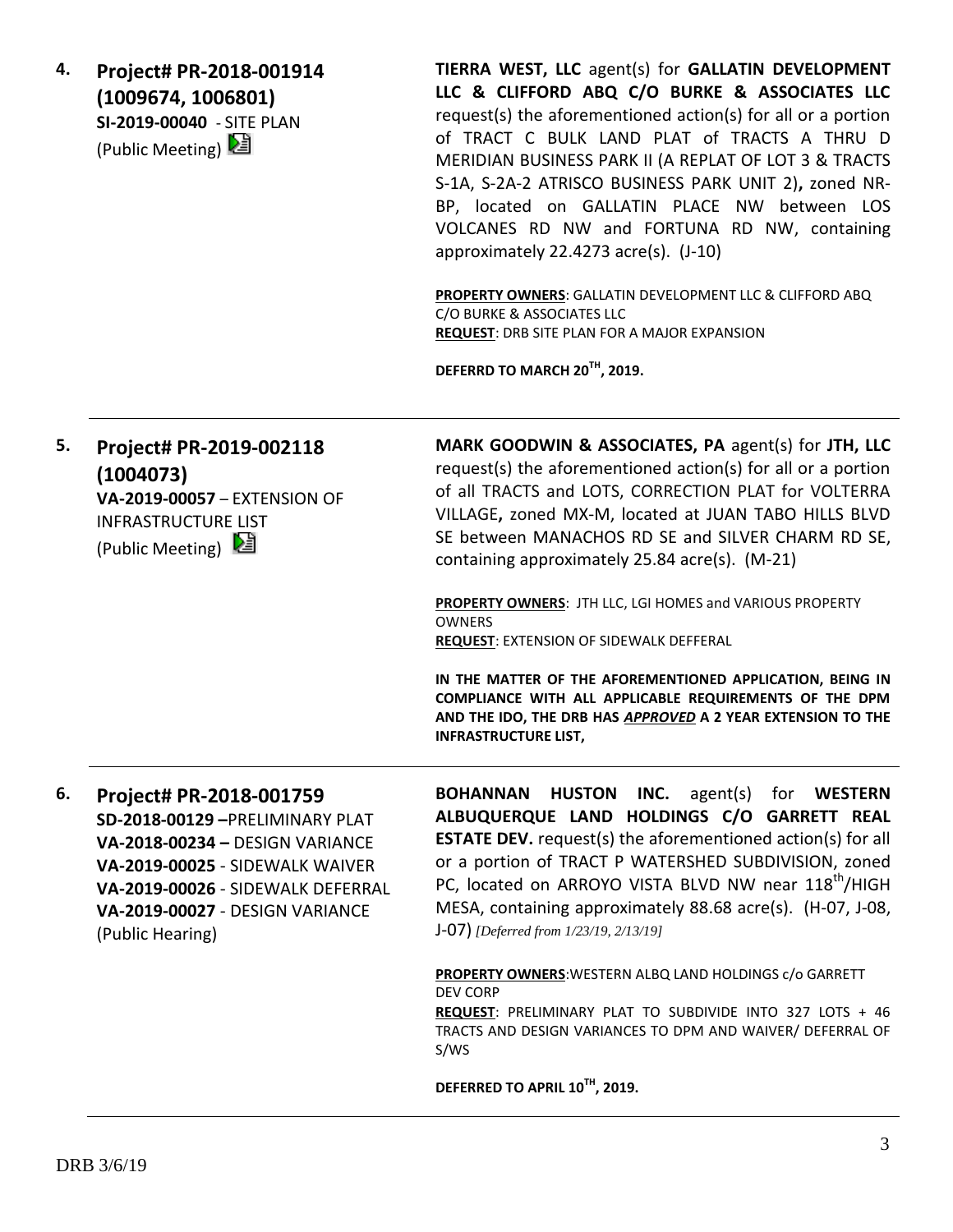**7. Project# PR-2018-001991 (1004404) SD-2019-00026** – PRELIMINARY PLAT **VA-2019-00033** – TEMPORARY DEFERRAL OF SIDEWALK **SD-2019-0027** – VACATION OF TEMPORARY PUBLIC DRAINAGE EASEMENT (Public Hearing)

**PRICE LAND AND DEVELOPMENT GROUP** agent(s) for **PV TRAILS ALBUQUERQUE, LLC** request(s) the aforementioned action(s) for all or a portion of TRACT 6 BULK LAND PLAT OF THE TRAILS UNIT 3A & TRACT C CORRECTION PLAT OF VALLE PRADO UNIT 3 (AKA VALLE PRADO UNITS 4 & 5) **,**  zoned R-1D, located on WOODMONT AVE between RAINBOW AVE and PASEO DEL NORTE BLVD, containing approximately 15.52 acre(s). (C-9) *[Deferred from 2/13/19, 2/27/19]*

**PROPERTY OWNERS**: PV TRAILS ALBUQUERQUE LLC **REQUEST**: PRELIMINARY PLAT FOR 93 RESIDENTIAL LOTS

**DEFERRED TO MARCH 10TH, 2019.**

# *MINOR CASES*

**8. Project# PR-2018-001431 SD-2019-00055** – PRELIMINARY/FINAL PLAT (Public Meeting)

**CSI – CARTESIAN SURVEYS INC.** agent(s) for **CITY OF ALBUQUERQUE FIRE DEPARTMENT AND DEPARTMENT OF MUNICIPAL DEVELOPMENT** request(s) the aforementioned action(s) for all or a portion of PARCEL D WITHIN LOT 23, BLOCK 31, SNOW HEIGHTS ADDN and VACATED PORTIONS OF SNOW HEIGHTS CIRCLE NE**,** zoned MX-M, located on MENAUL BLVD NE, west of EUBANK BLVD NE and east of GLORIETA ST NE, containing approximately 1.2105 acre(s). (H-20)

**PROPERTY OWNERS**: J&J HEIGHTS LLC **REQUEST**: PLAT FOR NEW FIRE STATION #9

**IN THE MATTER OF THE AFOREMENTIONED APPLICATION, BEING IN COMPLIANCE WITH ALL APPLICABLE REQUIREMENTS OF THE DPM AND THE IDO, THE DRB HAS** *APPROVED* **THE PRELIMINARY/FINAL PLAT. FINAL SIGN OFF IS DELEGATED TO: TRANSPORTATION AND TO PLANNING.**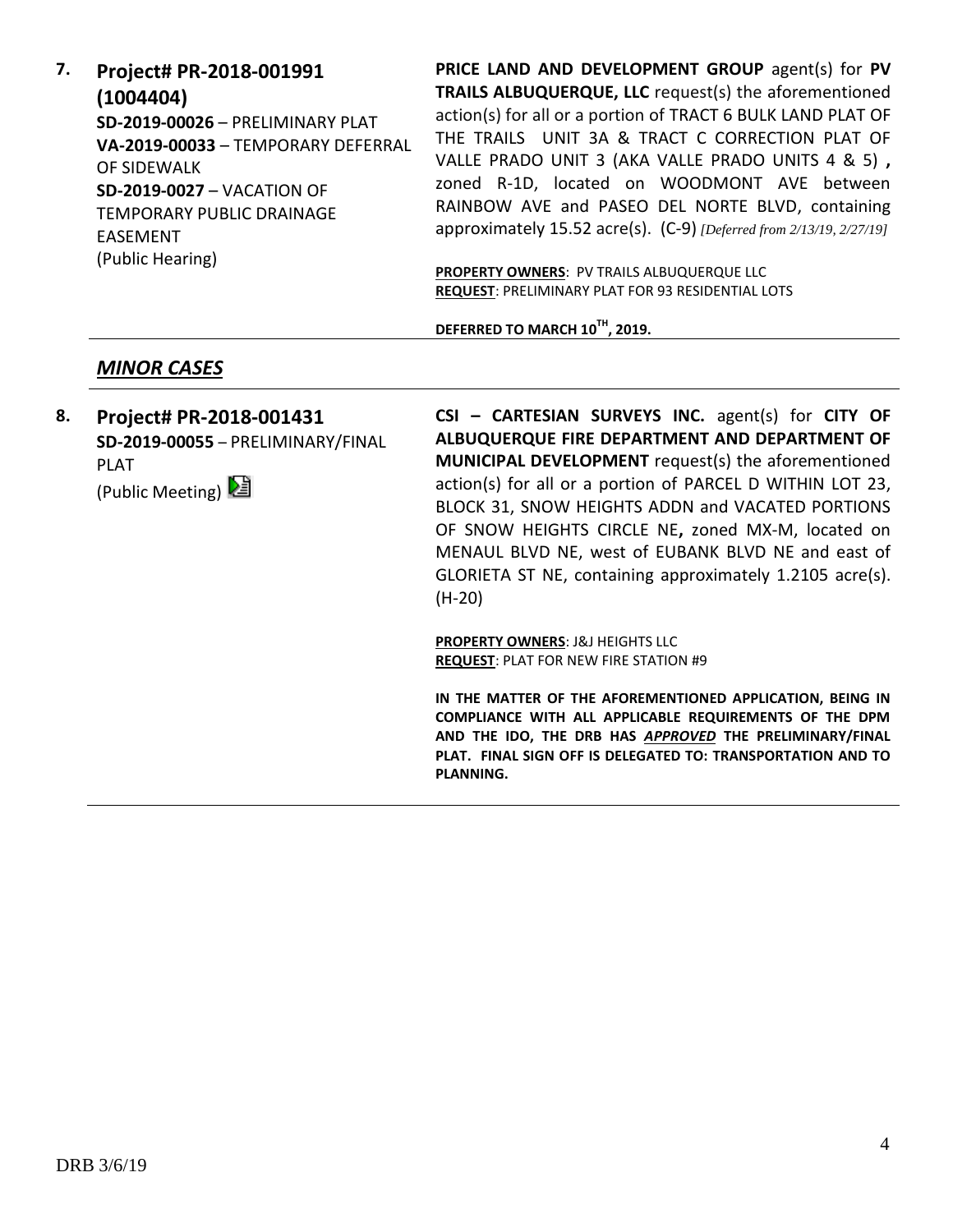| 9.  | Project# PR-2018-001431<br>(1001081)<br>SI-2019-00059 - - FINAL SIGN OFF OF EPC<br>SITE PLAN(18EPC-40037)<br>(Public Meeting)                                                                                                               | <b>CONSENSUS PLANNING, INC.</b> agent(s) for CITY OF<br>ALBUQUERQUE, FIRE DEPARTMENT AND DEPARTMENT OF<br>MUNICIPAL DEVELOPMENT request(s) the aforementioned<br>action(s) for all or a portion of PARCEL D WITHIN LOT 23,<br>BLOCK 31, SNOW HEIGHTS ADDN and VACATED PORTIONS<br>OF SNOW HEIGHTS CIRCLE NE, zoned MX-M (NR-SU),<br>located on MENAUL BLVD NE, west of EUBANK BLVD NE<br>and east of GLORIETA ST NE, containing approximately<br>1.2105 $\arccos 1$ , (H-20)<br>PROPERTY OWNERS: CITY OF ALBUQUERQUE<br>REQUEST: EPC SITE PLAN SIGN OFF FOR FIRE STATION #9<br>DEFERRED TO MARCH 20TH, 2019. |
|-----|---------------------------------------------------------------------------------------------------------------------------------------------------------------------------------------------------------------------------------------------|--------------------------------------------------------------------------------------------------------------------------------------------------------------------------------------------------------------------------------------------------------------------------------------------------------------------------------------------------------------------------------------------------------------------------------------------------------------------------------------------------------------------------------------------------------------------------------------------------------------|
| 10. | Project# PR-2018-001702<br>SD-2019-00053 - PRELIMINARY/FINAL<br><b>PLAT</b><br>SD-2019-00063 - SIDEWALK VARIANCE<br>SD-2019-00064 - STREET WIDTH<br><b>VARIANCE</b><br>SD-2019-00065 - RIGHT-OF-WAY WIDTH<br>VARIANCE<br>(Public Hearing) 2 | <b>COMMUNITY SCIENCES</b> agent(s) for NISLY HOMES, LLC<br>request(s) the aforementioned action(s) for all or a portion<br>of LOT 2 SHAMROCK ADDN & TR 101-C MRGCD MAP 34,<br>zoned MX-L, located at 2415 MATTHEW AV NW west of RIO<br>GRANDE BLVD NW and north of DON QUIXOTE DR NW,<br>containing approximately 0.233 acre(s). (G-12)<br><b>PROPERTY OWNERS: US BANK</b><br><b>REQUEST:</b> SUBDIVIDING 2 LOTS INTO 3<br>DEFERRED TO MARCH 20TH, 2019.                                                                                                                                                     |
| 11. | Project# PR-2018-001596<br>(1006742)<br>SD-2019-00052 - PRELIMINARY/FINAL<br><b>PLAT</b><br>(Public Meeting)                                                                                                                                | THOMAS D. JOHNSTON, PS, PE agent(s) for JOHN W.<br><b>DAUGHERTY</b> request(s) the aforementioned action(s) for all<br>or a portion of LOT 5, BLOCK 2, RHODE'S SANDIA VISTA<br>ADDN and LOT 10-A, BLOCK 14, EAST CENTRAL BUSINESS<br>ADDN, zoned MX-M & R-1C, located on DOROTHY ST NE,<br>east of SKYLINE RD NE and south of BUENA VENTRUA RD<br>NE, containing approximately 0.5465 acre(s). (L-21)<br>PROPERTY OWNERS: DAUGHERTY JOHN W & SUSAN L<br><b>REQUEST: LOT LINE ADJUSTMENT</b>                                                                                                                  |
|     |                                                                                                                                                                                                                                             | IN THE MATTER OF THE AFOREMENTIONED APPLICATION, BEING IN<br>COMPLIANCE WITH ALL APPLICABLE REQUIREMENTS OF THE DPM<br>AND THE IDO, THE DRB HAS APPROVED THE PRELIMINARY/FINAL<br>PLAT. FINAL SIGN OFF IS DELEGATED TO: TRANSPORTATION AND TO<br>PLANNING.                                                                                                                                                                                                                                                                                                                                                   |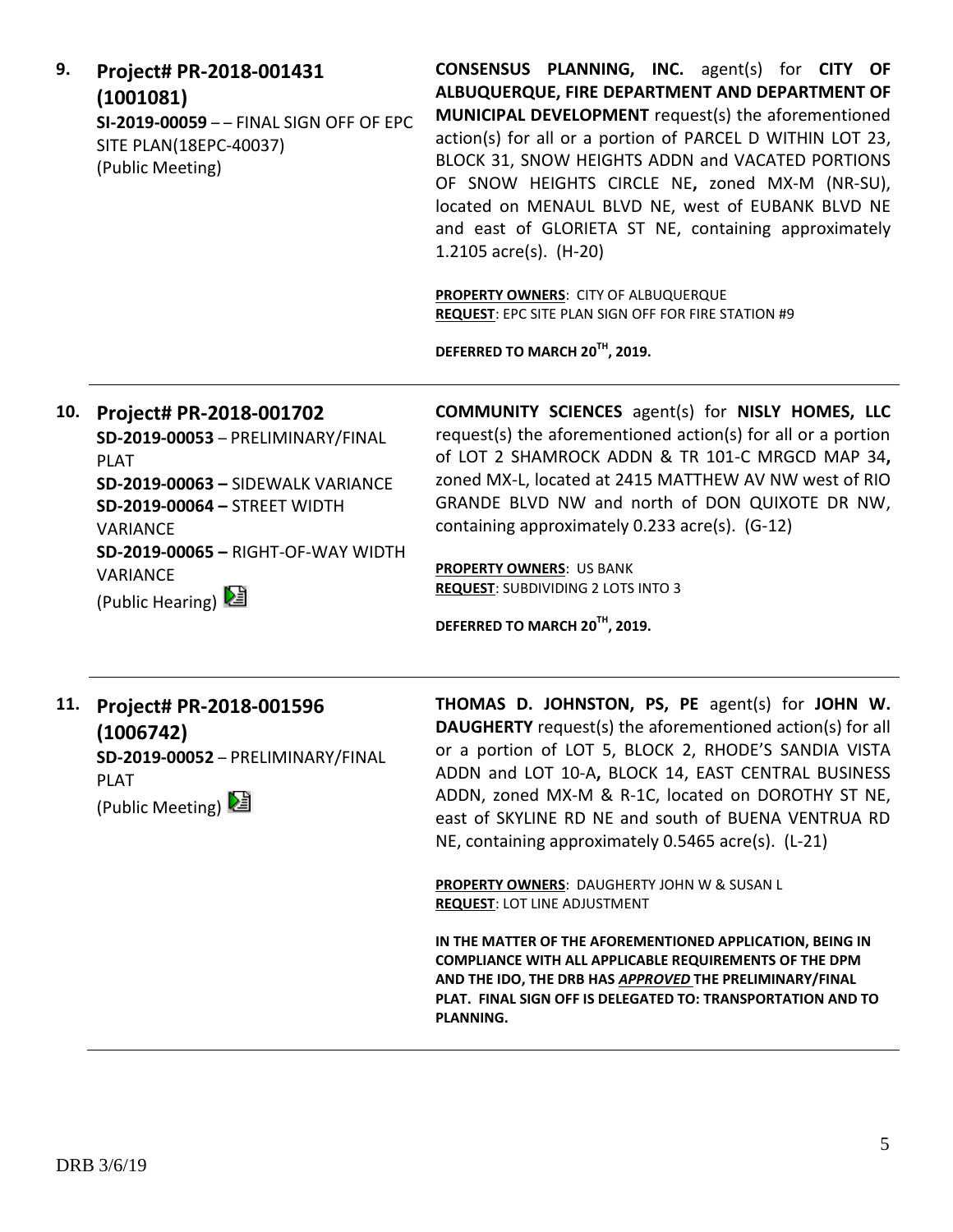| 12. | Project# PR-2019-002149<br>SD-2019-00054 - INFRASTRUCTURE LIST<br><b>AMENDMENT</b><br>(Public Meeting) 2                      | RIO GRANDE ENGINEERING agent(s) for MILLER FAMILY<br>TRUST request(s) the aforementioned action(s) for all or a<br>portion of TRACT A-1-A SUBDIVISION PLAT OF TRACTS A-1-<br>A AMERICAN TOYOTA (BEING A RE-PLAT OF TRACTS A-1<br>AND B-1, AMERICAN TOYOTA & LOTS 15 THRU 18, BLOCK<br>10, TRACT A, UNIT B NORTH ALBUQUERQUE, zoned MX-M,<br>located at the NWC of ALAMEDA BLVD NE and SAN PEDRO<br>DR NE, containing approximately 10.134 acre(s). (C-18) |
|-----|-------------------------------------------------------------------------------------------------------------------------------|-----------------------------------------------------------------------------------------------------------------------------------------------------------------------------------------------------------------------------------------------------------------------------------------------------------------------------------------------------------------------------------------------------------------------------------------------------------|
|     |                                                                                                                               | PROPERTY OWNERS: MILLER LAWRENCE H & KAREN G<br>REQUEST: MINOR AMENDMENT TO INFRASTRUCTURE LIST                                                                                                                                                                                                                                                                                                                                                           |
|     |                                                                                                                               | IN THE MATTER OF THE AFOREMENTIONED APPLICATION, BEING IN<br>COMPLIANCE WITH ALL APPLICABLE REQUIREMENTS OF THE DPM<br>AND THE IDO, THE DRB HAS APPROVED THE INFRASTRUCTURE LIST<br>AMENDMENT, CONDITION: PRELIMINARY PLAT DATES MUST BE<br><b>VERIFIED.</b>                                                                                                                                                                                              |
| 13. | Project# PR-2018-001584<br>SI-2019-00043 - FINAL SIGN OFF OF EPC<br>SITE PLAN (SI-2018-00221)<br>(Public Meeting)             | TIERRA WEST, LLC agent(s) for UNIVEST-COORS ROAD LLC<br>request(s) the aforementioned action(s) for all or a portion<br>of TRACT 3 PLAT OF TRACTS 1 THRU 4 COORS VILLAGE<br>SUBDIVISION, zoned MX-L, located at the SWC of COORS<br>BLVD NW and WESTERN<br>TRAILS NW, containing<br>approximately 13.5436 acre(s). (F-11)[Deferred from 2/20/19]                                                                                                          |
|     |                                                                                                                               | <b>PROPERTY OWNERS: UNIVEST-COORS ROAD LLC</b><br><b>REQUEST: EPC SITE PLAN FOR SENIOR LIVING DEVELOPMENT</b>                                                                                                                                                                                                                                                                                                                                             |
|     |                                                                                                                               | IN THE MATTER OF THE AFOREMENTIONED APPLICATION, BEING IN<br>COMPLIANCE WITH ALL APPLICABLE REQUIREMENTS OF THE DPM<br>AND THE IDO, THE DRB HAS APPROVED THE SITE PLAN WITH A<br>FINDING AS INDICATED BY TRANSPORTATION.                                                                                                                                                                                                                                  |
| 14. | Project# PR-2018-001405<br>(1007489, 1007720)<br><b>SD-2019-00020 - VACATION OF AN</b><br><b>EASEMENT</b><br>(Public Hearing) | <b>ISAACSON &amp; ARFMAN, PA agent(s) for YES HOUSING, INC.</b><br>request(s) the aforementioned action(s) for all or a portion<br>of TRACT A PLAT & VACATION REQUEST FOR TRACTS A & B<br>WEST ROUTE 66 ADDN, zoned MX-M, located west of<br>UNSER BLVD NW and north of CENTRAL AVENUE NW,<br>containing approximately 6.2218 acre(s). (K-10) [Deferred from<br>2/13/19, 2/27/19]                                                                         |
|     |                                                                                                                               | <b>PROPERTY OWNERS: CITY OF ALBUQUERQUE</b><br><b>REQUEST: VACATION OF PARKING EASEMENT</b>                                                                                                                                                                                                                                                                                                                                                               |
|     |                                                                                                                               | DEFERRED TO MARCH 20 <sup>TH</sup> , 2019.                                                                                                                                                                                                                                                                                                                                                                                                                |

# **15.** Other Matters: None